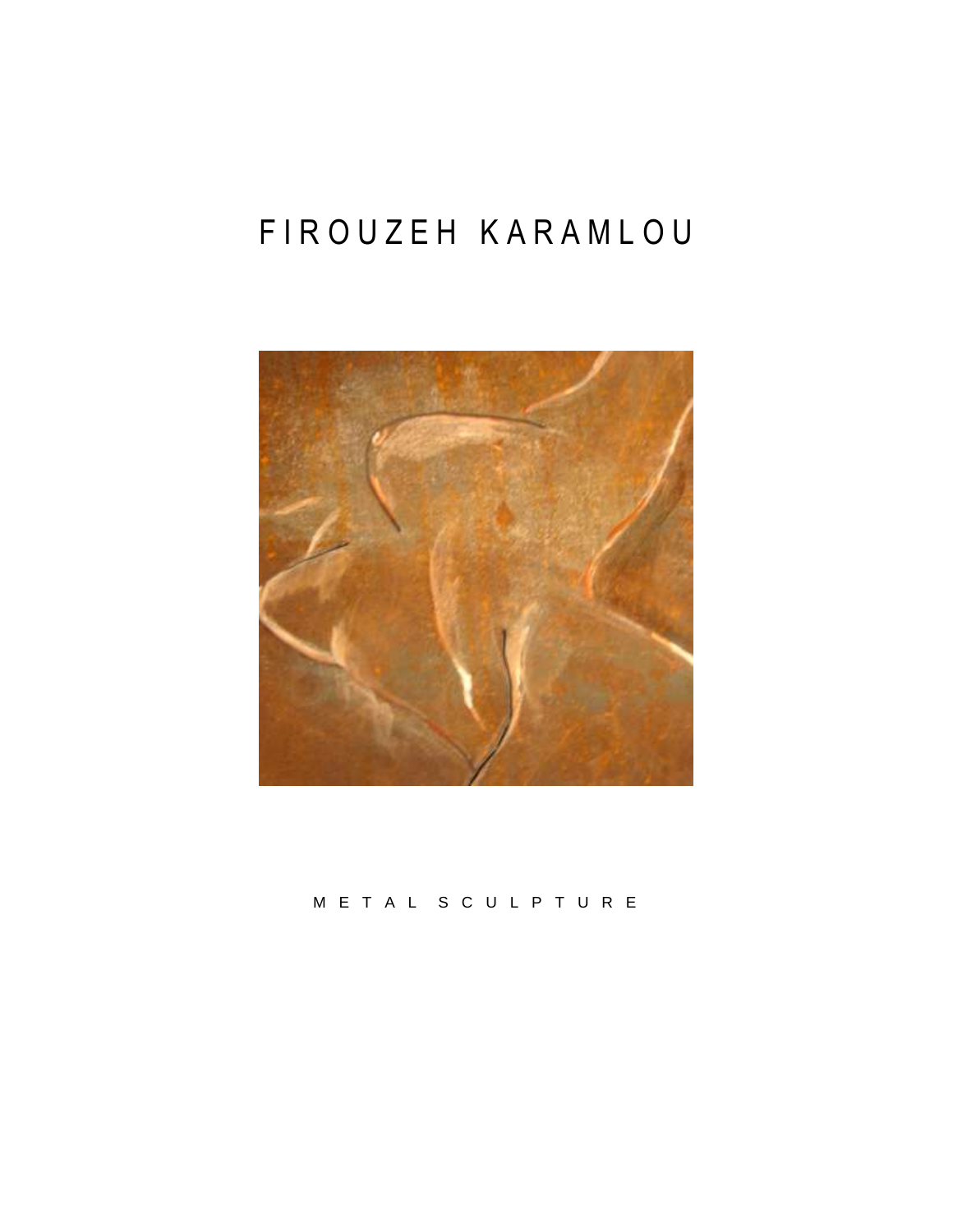

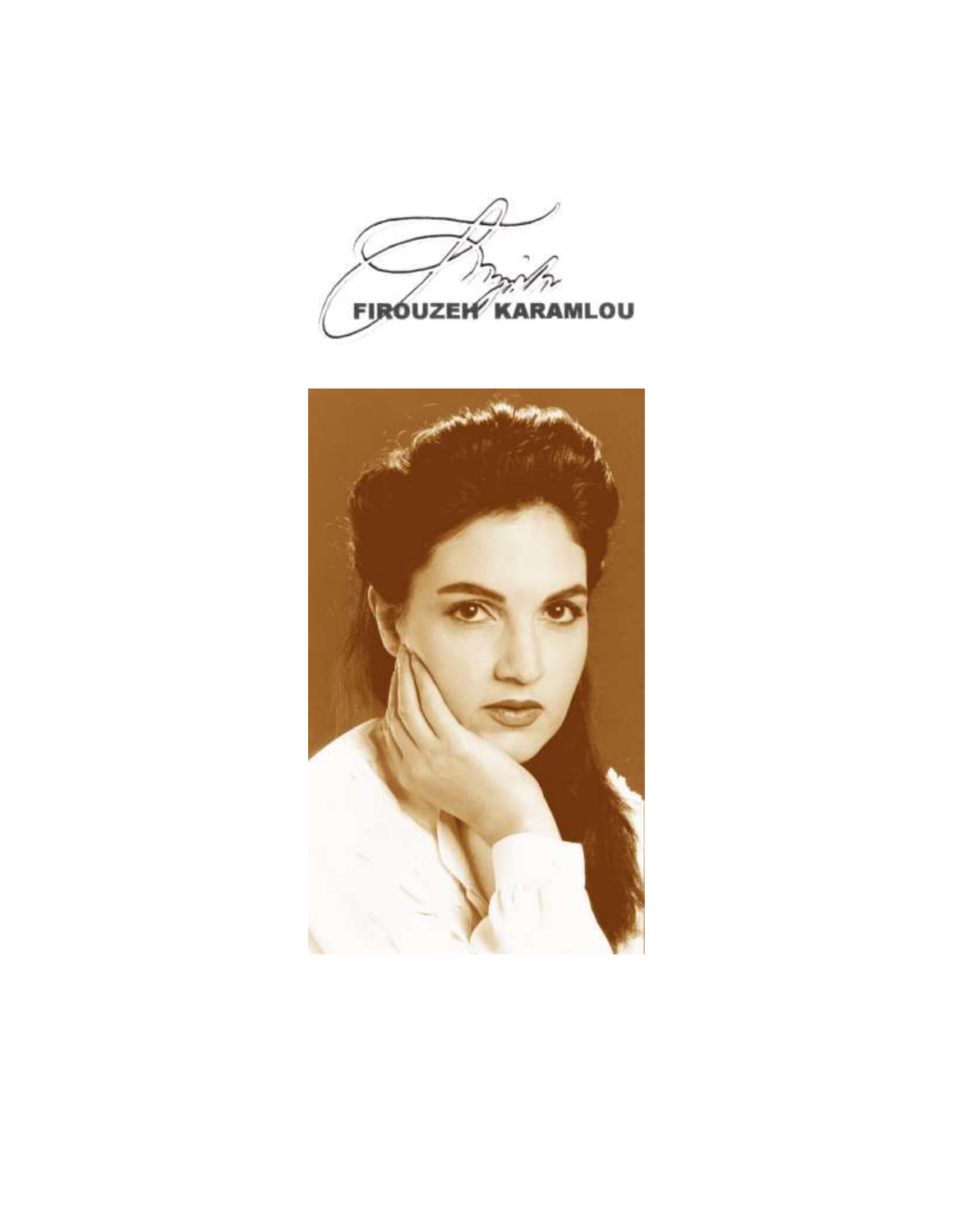

# **ARTIST SUBMISSION**

## **CONTACT INFORMATION**

FIROUZEH KARAMLOU Santora Art Building 207 N. Broadway Suite B-5 Santa Ana, CA 92701 Studio: 714.542.9008 Direct: 714.742.9008 E-mail: [firouzeh@firouzehart.com](mailto:firouzeh@firouzehart.com) Website: www.firouzehart.com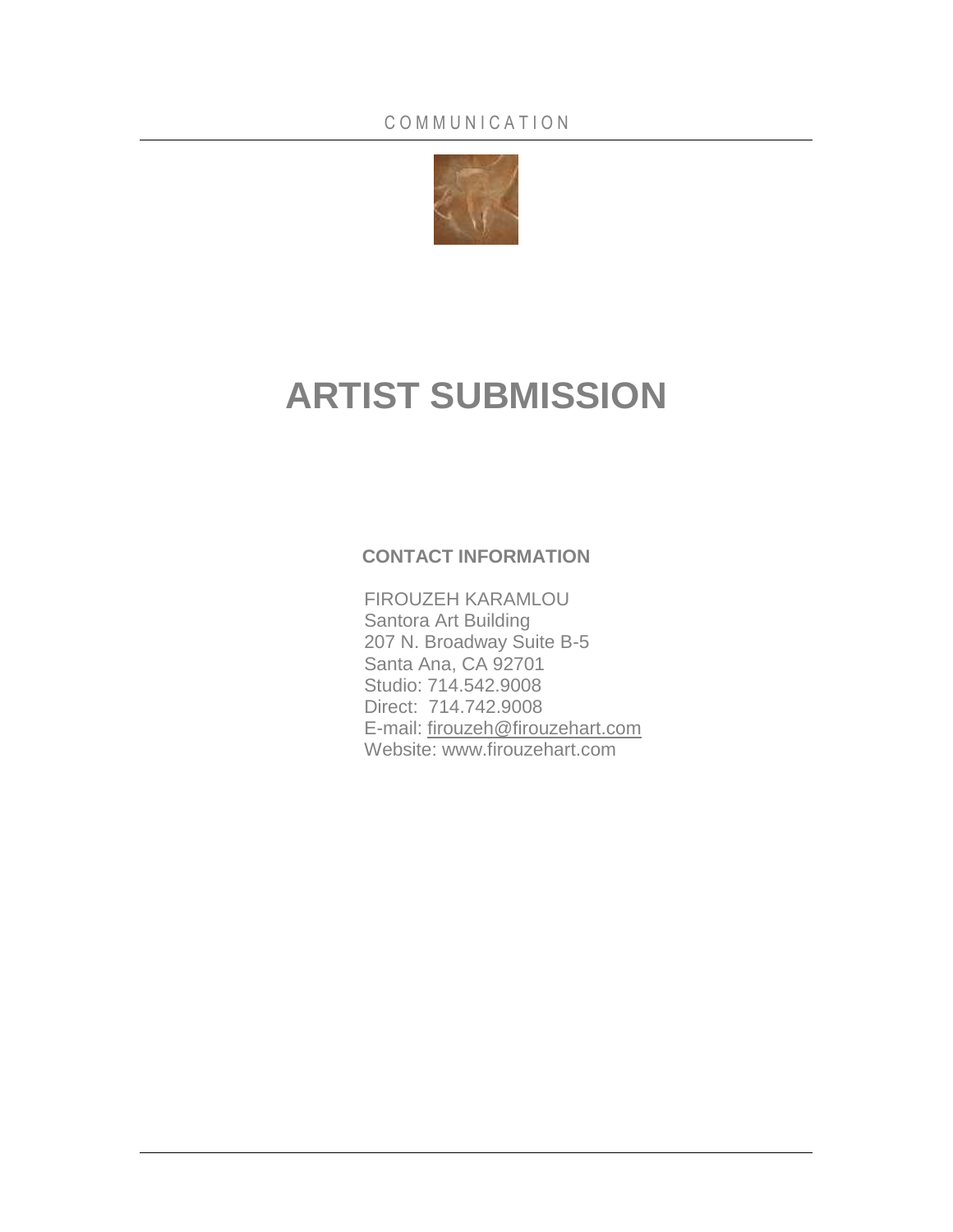

Firouzeh Karamlou is a gifted and talented artist soulfully devoted to her work as a sculptor. It is art that lives and inspires and communicates without having to speak a single word. Her distinguished works both contemporary abstract and figurative are a symbol of feminine expression, reflecting life's most precious moments. It is a combination of strength and passion that distinguishes it from all others. Her work is a confident high spirited statement of lasting beauty, at times joyful, sometimes sad but always heroic.

As a young girl the hillside landscapes of a far away place were her first impressions of nature conveying its beauty. It was just a matter of time before she would turn those first impressions into magnificent works of art. First as a painter, spending her days on the banks of the Darband river flowing through the valley near her childhood home in Tehran.

Born In Tehran, Iran in 1958, Firouzeh Karamlou began painting at the age of 6. It was in 1968 as she was walking through her father's steel factory that she found her destiny as an artist. She imagined marvelous creations towering into the sky made from the scraps of metal sprawled across the floor. It was the beginning of her life's work.

In 1976 she was admitted to the University of Tehran where she studied Architecture and Interior Design. In her senior year she won the University of Fine Arts top award for a series of paintings inspired by human destiny. That same year she was commissioned to create the stage designs for the Roodacky Amphitheatre, one of the largest amphitheatres in Tehran.

After her arrival in the United Stated in 1985, she continued perfecting her skills in the technique of welding while pursuing her growth as an artist. In 1990 she exhibited her work at the Laguna Beach Festival of the Arts, an artistic affair known throughout the world for its embodiment of world class contemporary artist. Her work has been exhibited in galleries worldwide with commissioned works in Boston, Los Angeles, New York, Paris and Milan.

It is the defining moment in art when an artist conveys his or her feelings in its highest and purest form - a truthful expression of human emotion pouring from the soul, forever revealing to its admirers.

"There is a lot of Firouzeh Karamlou in all of her sculptures, but few reveal her better than fragile but strong." *Los Angeles Times*

.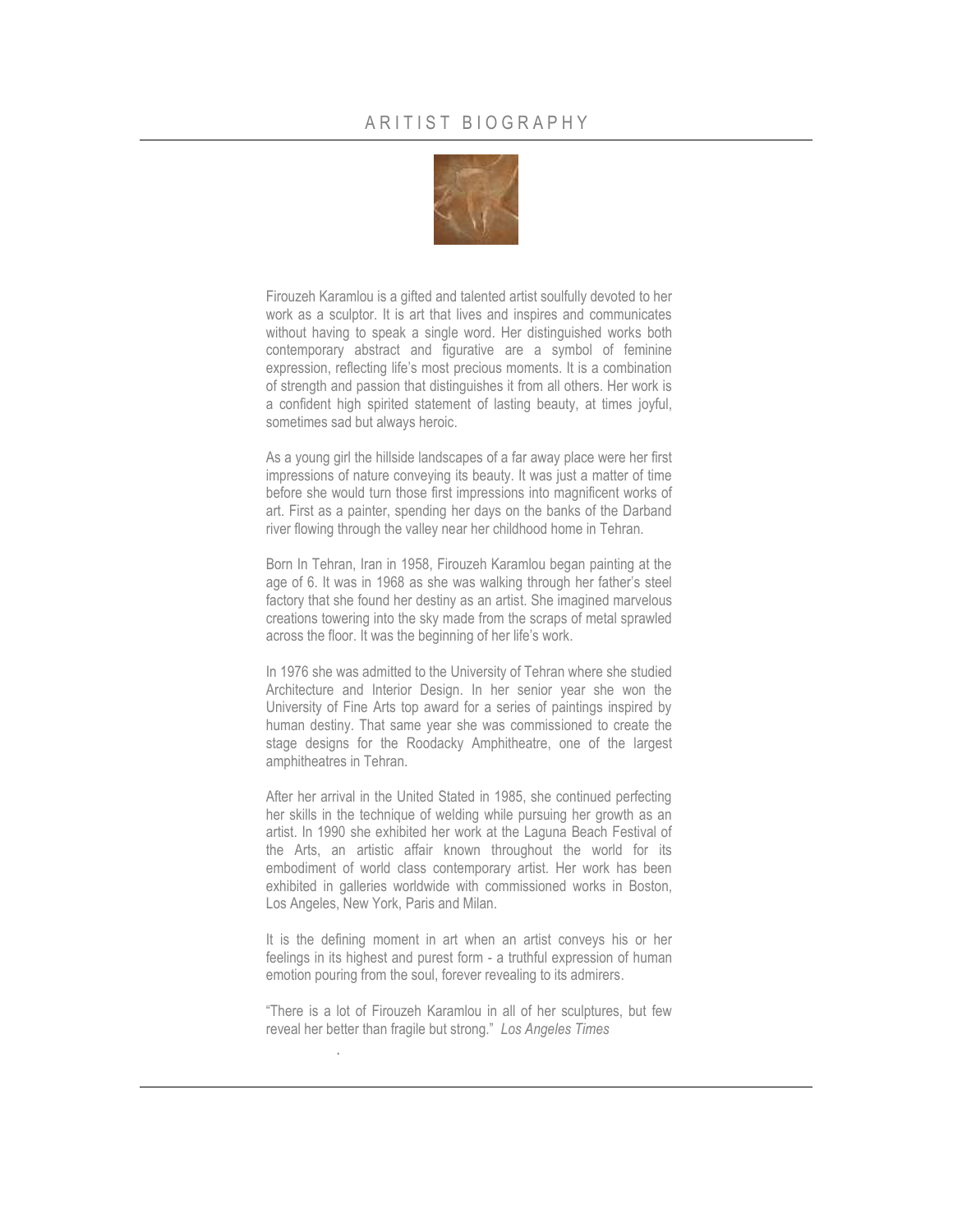## ARTIST RESUME



- 2004 Imagination Celebration, Santa Ana, CA Double Tree Hotel, 3 Hutton Center, CA
- 
- 2001 Stewart Sound Production, Santa Ana, CA Steadfast Companies, Newport Beach, CA
- 
- 
- 1998 Orange Coast Library, Coast Mesa, CA
- 
- 1997 Michael Maas Gallery, Santa Ana, CA
- 1997 Tuesday Laboratory Gallery, Santa Monica, CA Producer's Group, La Jolla, CA
- 1997 Upland Country Club, Upland, CA Ultimate Productions Inc. Anaheim, CA
- 1997 Los Angeles Medical Academy, Los Angeles, CA State Supreme Court, Long Beach, CA
- 
- 
- 1978 University of Fine Arts, Tehran, Iran

### SELECTED EXHIBITIONS EDUCATION

- 
- 
- 2003 CSUF Grand Central Gallery, Santa Ana, CA Chapman Education Center, Orange, CA
- 2003 Irvine Fine Arts Center, Irvine, CA California State University, Fullerton, CA
- 2002 Creative Gallery, Santa Monica, CA University of Fine Art, Tehran, Iran
- 2001 CSUF Grand Central Gallery, Santa Ana, CA University of Poly Technique, Tehran, Iran
- 2000 CSUF Grand Central Gallery, Santa Ana, CA
- 1999 Green Parrot Gallery, Orange, CA
- 1998 World Contemporary Art, Los Angeles, CA ARTICLES AND REVIEWS
- 1998 Orange Coast Gallery, Costa Mesa, CA
- 1998 Santora Arts, Santa Ana, CA Tustin Weekly
- 1997 Studio Gallery, La Jolla, CA Casa County Times
- 1996 Studio Gallery, Irvine, CA **Casa Coast Coast Report** Coast Report
- 
- 1994 Arts at Fashion Island, Newport Beach, CA
- 1990 Pageant of the Masters/Festival of the Arts, Laguna Bch, CA Orange County Register
- 1988 Persian Association of the Arts, Beverly Hills, CA La Opinion

### SOLO EXHIBITIONS THE RESERVE OF THE PERMANANTE COLLECTIONS

2004 - Blue Lizard Gallery, Boston, MA Rosencranz and Associates, Boston, MA 2004 - Santora Art Complex, Santa Ana, CA McCarthy Headquarters, Newport Beach, CA 1999 - Mathew Cruise Gallery, Santa Ana, CA<br>1998 - Firouzeh Fine Art Gallery, Santa Ana, CA<br>Paris Blues, Long Beach, CA 1998 - Firouzeh Fine Art Gallery, Santa Ana, CA<br>1998 - Orange Coast Library, Coast Mesa, CA Paris Caribou Industries, Santa Ana, CA 1997 - Millennial Iron Age, Long Beach, CA<br>1997 - Michael Maas Gallery, Santa Ana, CA<br>Art Picty of Santa Ana, Santa Ana, CA 1979 - Hyatt Hotel, Tehran, Iran Bleu Cotton Photography, Inc. Costa Mesa, CA 1979 - Roodacky Amphitheater, Tehran Iran World Trade Center Memorial Competition, NY

2004 - Studio Gallery, Irvine, CA **Excel Technical College, Orange, CA** 2003 - Olson Company, Santa Ana, CA **Orange Coast College, Costa Mesa, CA** 

1995 - Orange Coast Fine Art Gallery, Costa Mesa, CA World Contemporary Art<br>1994 - Arts at Fashion Island, Newport Beach, CA Los Angeles Times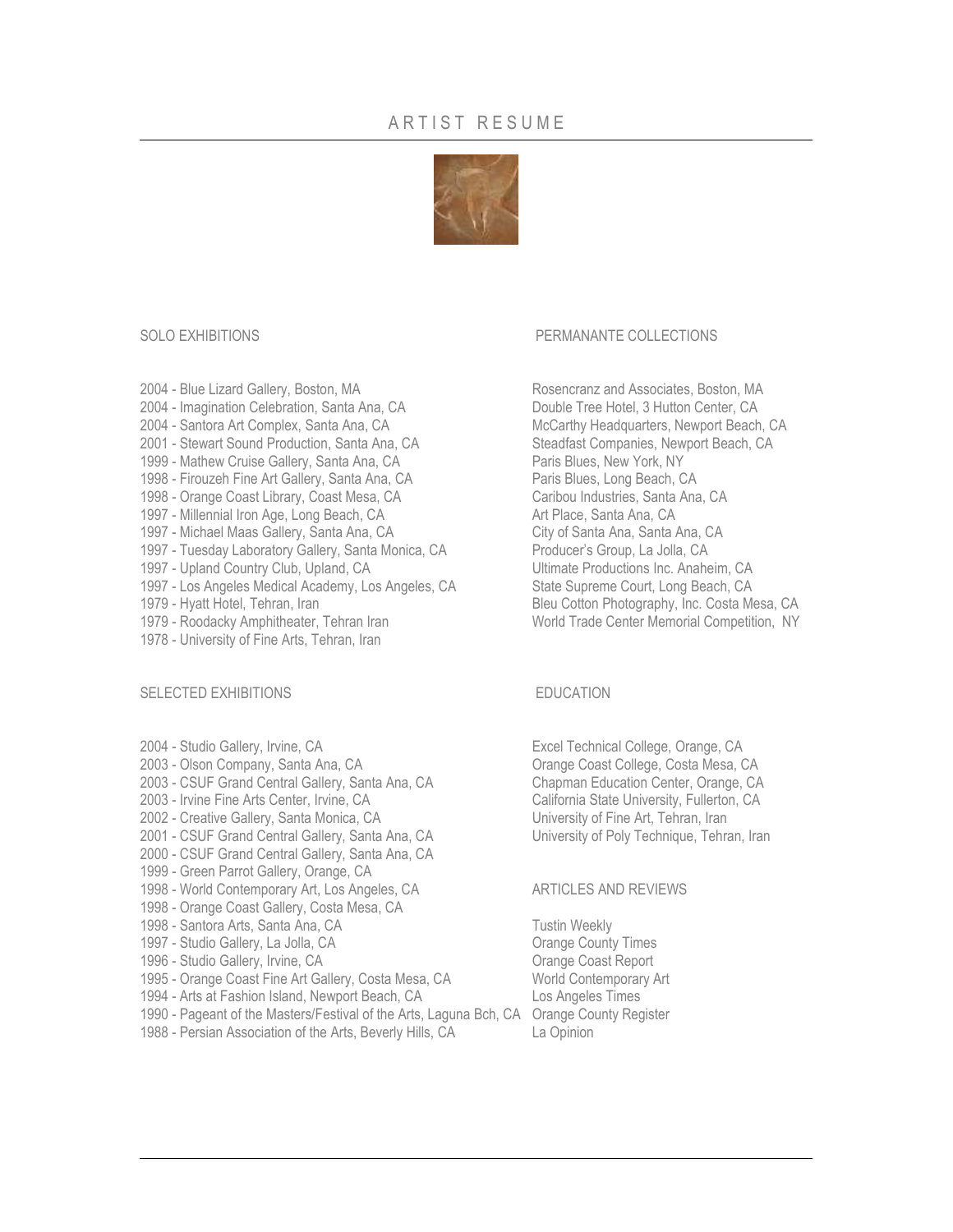

My art is an expression of personal experiences, of drifting moments into my emotions - an invitation into my soul for every viewer to share and feel my life's passion. It is a reflection of the world in which we live, inspired by the beauty that surrounds us in our peace and in times of tragedy gone past.

It is influenced by the instinct of human nature to find true expression and reveal it in its purest form no matter the consequence. I have always strived to find ways to form and reform my feelings into expressions abstract and often surreal.

Any notable composer will tell you great music is played between the notes. It is here I discover the amazing world of shapes and forms. Working with metal is where I find my greatest strength and challenges, sculpting emotions from one of the coldest and roughest materials into something gentle and beautiful.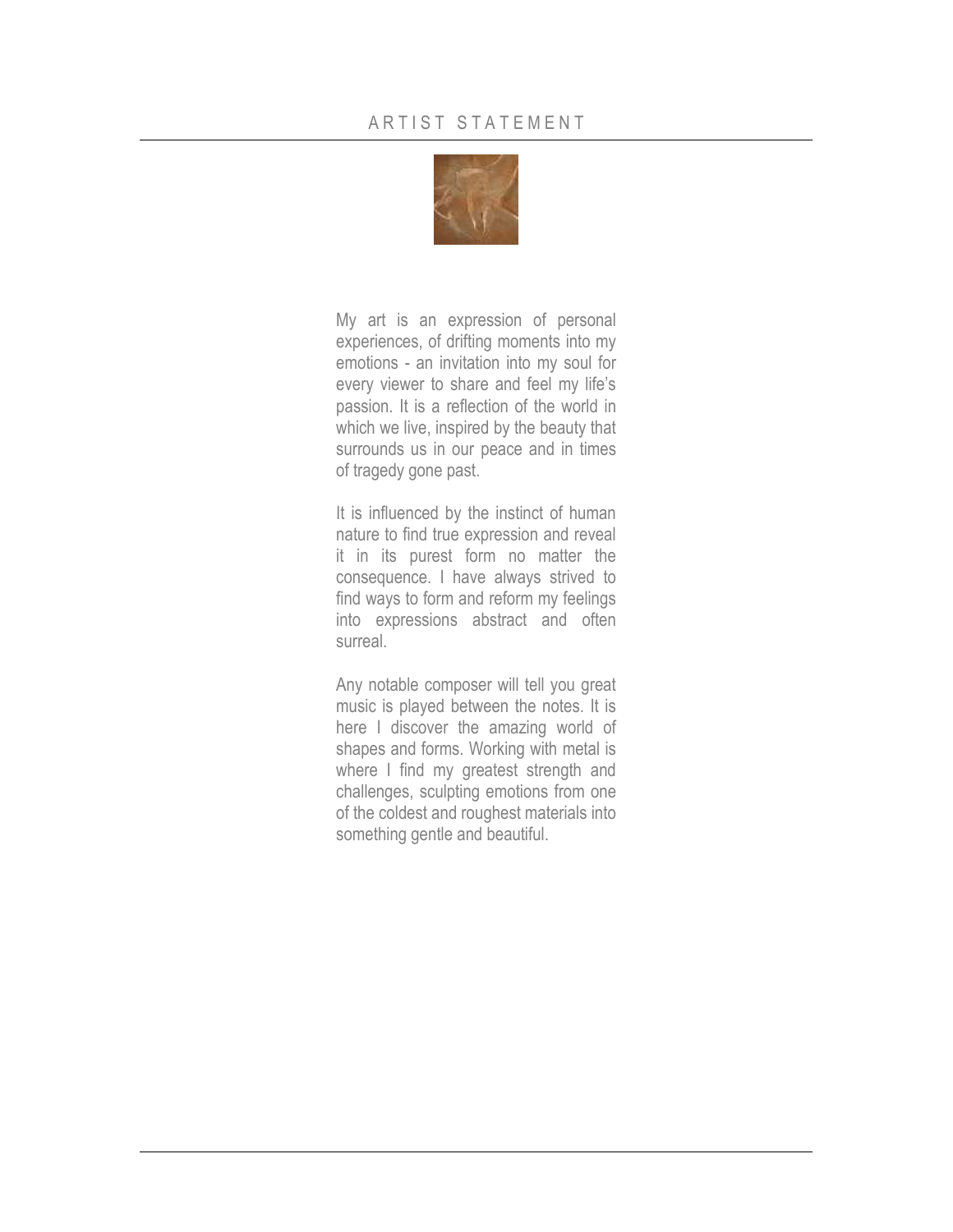

## SERIES I

## WALL SCULPTURES

This series is a collection of metal wall reliefs defined by their unique rusted finishes, cut forms and distinguishing highlights. The process is an enduring one since the metal is weathered in natural environment before being cut. The figure is then drawn onto the metal surface, cut and bent forming a unique three dimensional shape. Acrylic base paints are applied to enhance the accents and highlights.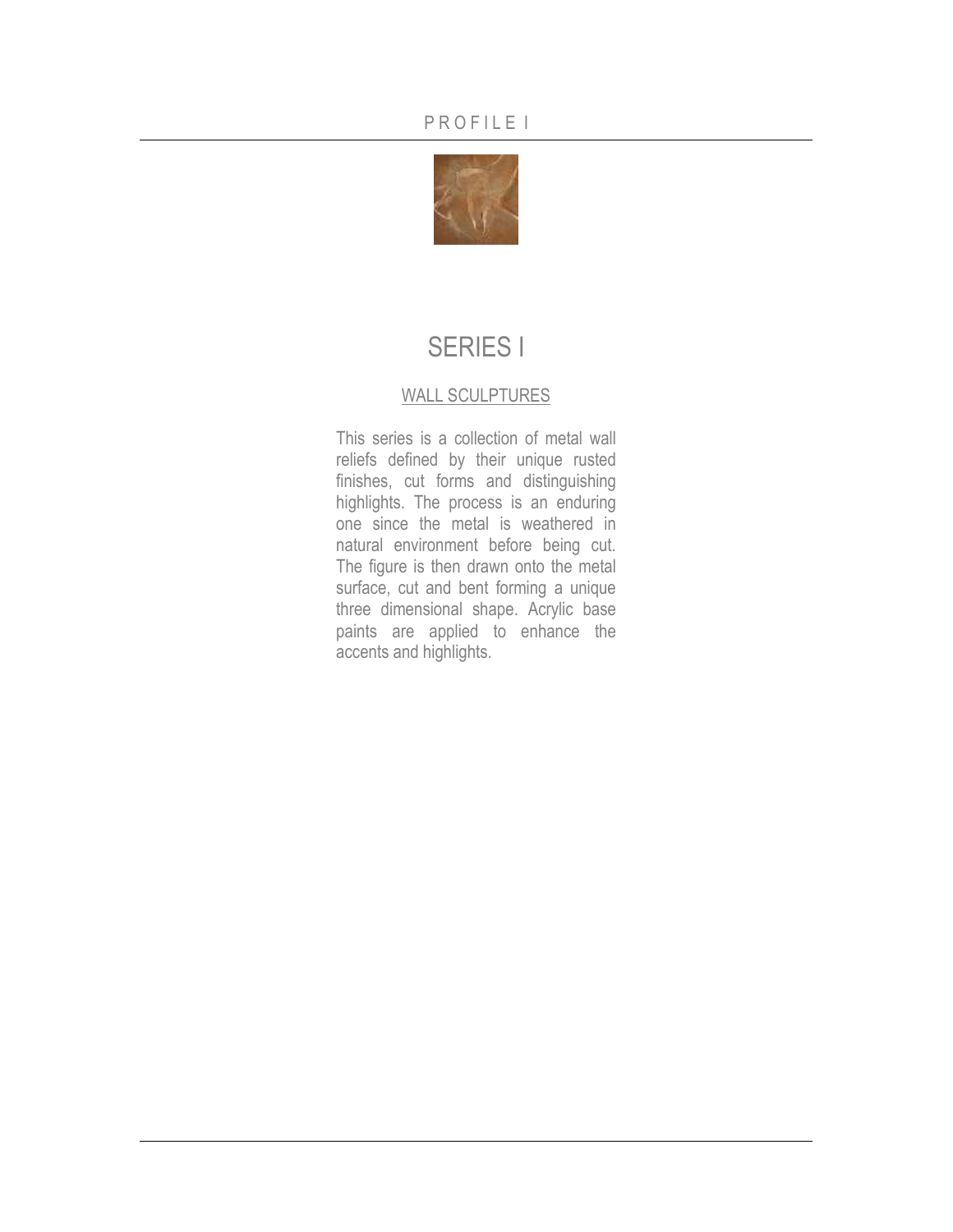

## **SERIES II**

## FREE STANDING SCULPTURES

The free standing sculptures evolve from intense contemplation and bold expression. The dimensional aspect of each piece considers distinguished human forms redefined, thickness of the material and precise angle. The cut marks and blade angle further enhance the requisite shape for balance and room presence.